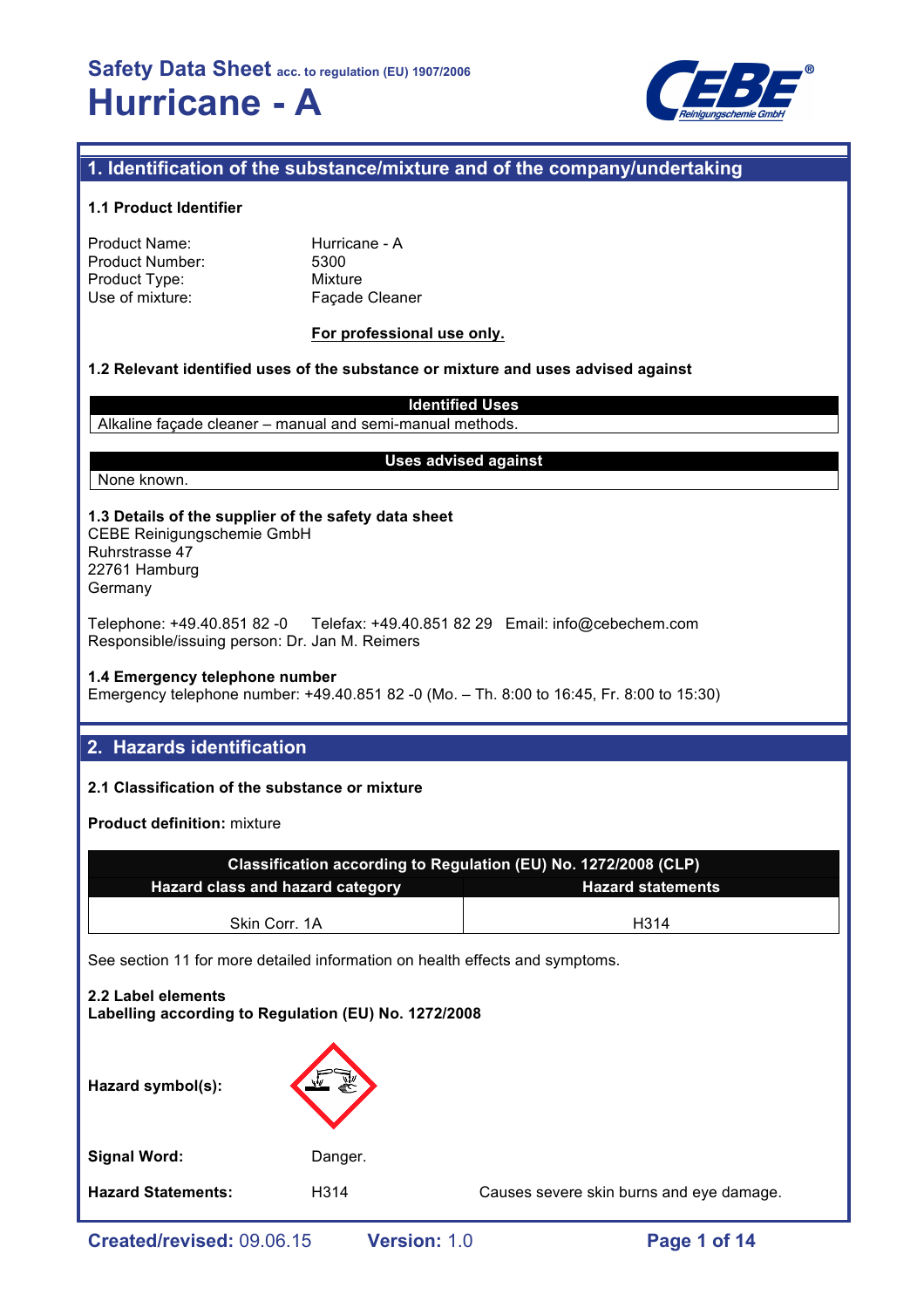

### **Precautionary Statements:**

| <b>Prevention:</b>                   | P <sub>260</sub><br>P <sub>280</sub><br>P <sub>264</sub> | Do not breathe vapours/spray.<br>Wear protective gloves/protective clothing/eye<br>protection/face protection.<br>Wash hands thoroughly after handling. |
|--------------------------------------|----------------------------------------------------------|---------------------------------------------------------------------------------------------------------------------------------------------------------|
| <b>Reaction:</b>                     | P303+P361+P353                                           | IF ON SKIN (or hair): Remove/Take off immediately<br>all contaminated clothing. Rinse skin with<br>water/shower.                                        |
|                                      | P305+P351+P338                                           | IF IN EYES: Rinse cautiously with water for several<br>minutes. Remove contact lenses, if present and<br>easy to do. Continue rinsing.                  |
|                                      | P301+P330+P331                                           | IF SWALLOWED: rinse mouth. Do NOT induce<br>Vomiting.                                                                                                   |
|                                      | P310                                                     | Immediately call a POISON CENTER or<br>doctor/physician.                                                                                                |
|                                      | P304+P340                                                | IF INHALED: Remove victim to fresh air and keep at<br>rest in a position comfortable for breathing.                                                     |
| Storage:                             | P405                                                     | Store locked up.                                                                                                                                        |
| Disposal:                            | None.                                                    |                                                                                                                                                         |
| Additional labelling elements: None. |                                                          |                                                                                                                                                         |
| 2.3 Other hazards                    |                                                          |                                                                                                                                                         |

**Other hazards that do not lead to a classification:** Not applicable.

### **3. Composition/information on ingredients**

### **3.2 Mixtures**

| <b>Hazardous</b><br><b>Components</b>                      | <b>Identifiers</b>                                           | $Wt.-%$   | <b>Classifcation</b><br>(EU) 1272/2008                             |
|------------------------------------------------------------|--------------------------------------------------------------|-----------|--------------------------------------------------------------------|
| Sodium hydroxide                                           | REACH#: 01-21194557892-27<br>EG: 215-185-5<br>CAS: 1310-73-2 | $5 - 10%$ | Skin Corr. 1A, H314<br>Met. Corr. 1, H290                          |
| Ethylene diamine<br>tetra-acetic acid,<br>tetrasodium salt | $CAS: 64-02-8$                                               | $5 - 10%$ | Acute Tox. 4, H302<br>Eye Dam. 1, H318                             |
| Isotridecyl alcohol,<br>ethoxylated,<br>phosphated         | CAS: 73038-25-2                                              | $1 - 5%$  | Eye Dam. 1, H318<br>Skin Irrit. 2, H315<br>Aquatic Chronic 2, H411 |
| Sodium cumene<br>sulfonate                                 | REACH#: 01-2119489411-37<br>EG: 248-983-7<br>CAS: 28348-53-0 | $1 - 5%$  | Eye Irrit. 2, H319                                                 |
| Trisodium<br>nitrilotriacetic acid                         | REACH #:<br>01-2119519239-36-0002                            | $1 - 5%$  | Acute Tox, 4<br>H302                                               |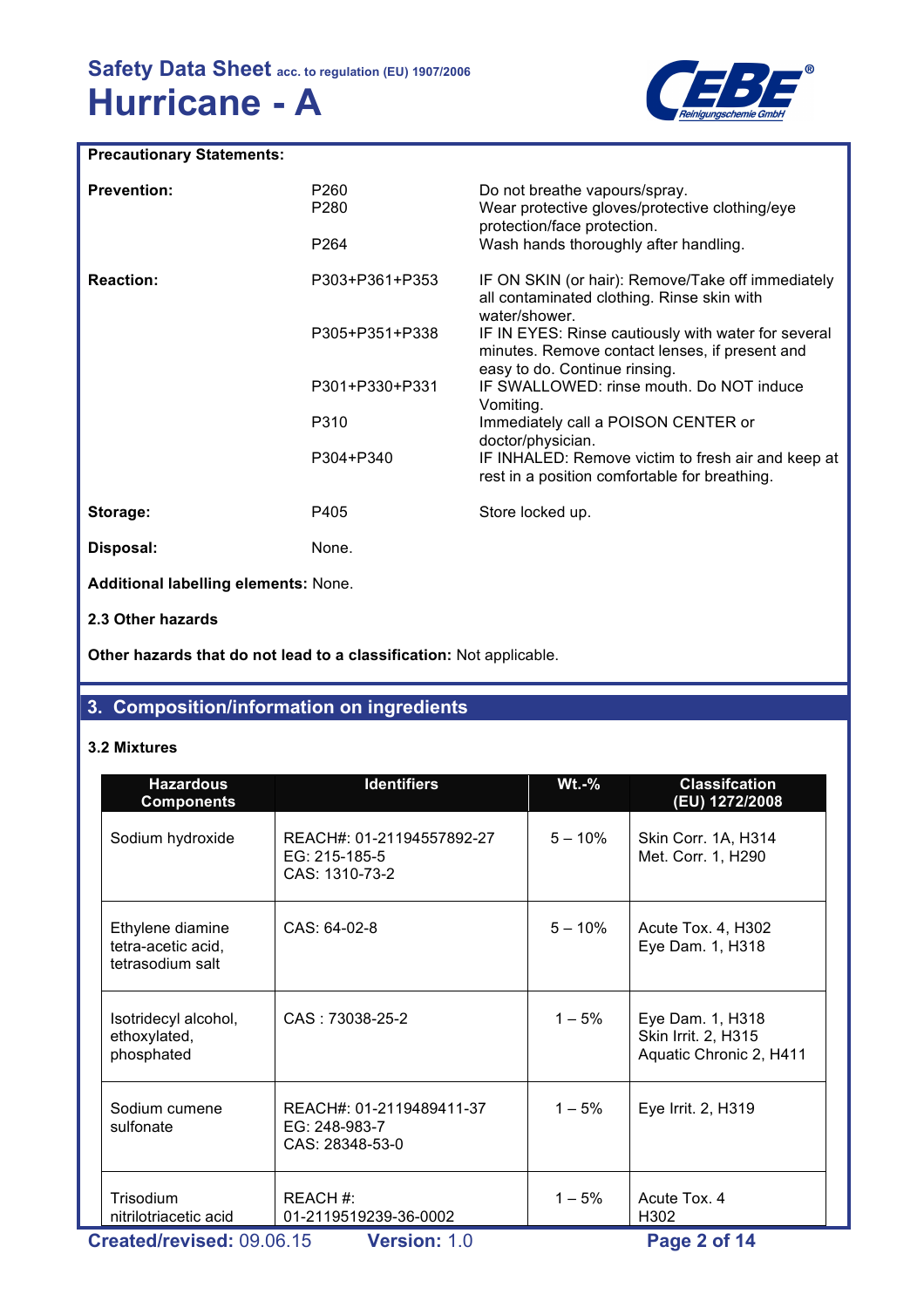

| EG: 225-768-6<br>CAS: 5064-31-3 | Eye Dam. 2<br>H <sub>319</sub><br>Carc. 2, H351 |
|---------------------------------|-------------------------------------------------|
|                                 |                                                 |

See section 16 for the full wording of the above mentioned H-statements.

At the time of creation of this data sheet no further ingredients were classified as hazardous to health or environment or were contained in concentrations that did not mandate their mention in this section.

### **4. First aid measures**

### **4.1 Description of first aid measures**

**Eye contact:** Immediately flush eyes with plenty of water, occasionally lifting the upper and lower eyelids. Check for and remove any contact lenses. Continue to rinse for at least 10 minutes. Get medical attention if adverse health effects persist or are severe.

**Inhalation:** Get medical attention immediately. Remove victim to fresh air and keep at rest in a position comfortable for breathing. If it is suspected that fumes are still present, the rescuer must wear an appropriate mask or self-contained breathing apparatus. In the absence of or irregular breathing, or respiratory arrest occurs artificial respiration by trained personnel or provide oxygen. For the first person providing aid it can be dangerous to give mouth-to-mouth resuscitation. If unconscious place in recovery position and seek immediate medical attention. Maintain an open airway. Loosen tight clothing (eg. a collar, tie, belt, or waistband). In case of inhalation of combustion products, symptoms may be delayed.

**Skin contact:** Get medical attention immediately. Flush contaminated skin with plenty of water. Remove contaminated clothing and shoes. Wash contaminated clothing thoroughly with water before you take them off or wear gloves. Continue to rinse for at least 10 minutes. Chemical burns must be treated promptly by a physician. Wash clothing before reuse. Clean shoes thoroughly before reuse.

**Ingestion:** Get medical attention immediately. Wash out mouth with water. Remove denture prosthesis if any. Remove victim to fresh air and keep at rest in a position comfortable for breathing. Do not induce vomiting unless directed to do so by medical personnel. Should vomiting occur, keep head low so that vomit does not enter the lungs. Chemical burns must be treated promptly by a physician. Never give anything to an unconscious person by mouth. If unconscious, place in recovery position and seek immediate medical attention. Maintain an open airway. Loosen tight clothing (eg. a collar, tie, belt or waistband).

**Protection of first-aiders:** No action shall be taken involving any personal risk or without suitable training. If it is suspected that fumes are still present, the rescuer must wear an appropriate mask or self-contained breathing apparatus. For the first person providing aid it can be dangerous to give mouth-to-mouth resuscitation. Wash contaminated clothing thoroughly with water before you take them off or wear gloves.

### **4.2 Most important symptoms and effects, both acute and delayed**

### **Potential acute health effects**

**Eye contact:** Corrosive to eyes. Risk of serious damage to eyes.

**Inhalation:** May give off gas, vapor or dust that is very irritating or corrosive to the respiratory tract. Exposure to decomposition products may cause a health hazard. After exposure serious effects may be delayed. **Skin contact:** Corrosive to the skin. Causes burns.

**Ingestion:** May cause burns to mouth, throat and stomach.

### **Signs / symptoms of overexposure**

**Eye contact:** Adverse symptoms may include pain, tearing, redness. **Inhalation:** No specific data.

**Skin contact:** Adverse symptoms may include the following: pain or irritation, redness. Blistering may occur. **Ingestion:** Adverse symptoms may include: stomach pain.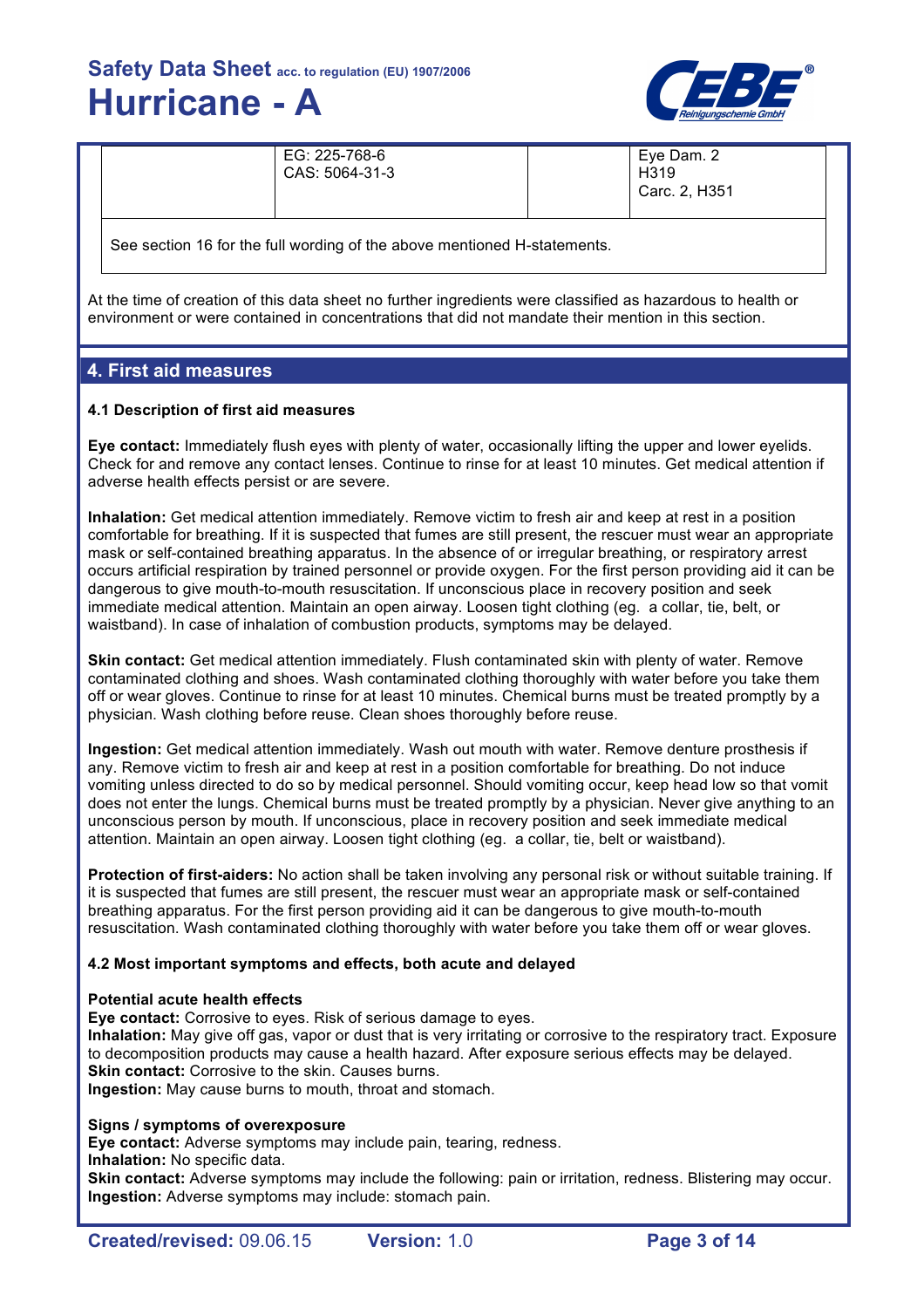

**4.3 Indication of any immediate medical attention and special treatment needed**

**Indications for the physician:** Treat symptomatically. If larger amounts have been swallowed or inhaled consult specialist for poisoning.

**Special treatment:** No special treatment.

### **5. Fire fighting measures**

### **5.1 Extinguishing media**

**Suitable extinguishing media:** Use an extinguishing agent suitable for the surrounding fire.

**Unsuitable extinguishing media:** None known.

### **5.2 Special hazards arising from the substance or mixture**

**Hazards from the substance or mixture**: In a fire or if heated, a pressure increase will occur and the container may burst.

**Hazardous combustion products:** Decomposition products may include the following materials: carbon dioxide, carbon monoxide, sodium oxides.

### **5.3 Advice for firefighters**

**Special precautions for fire- fighters:** In case of fire the scene cordon immediately removing all persons from the danger area. No action shall be taken involving any personal risk or without suitable training. Move containers from fire area if safe to do so. Spray fire-exposed containers with water to cool.

**Special protective equipment for firefighters:** Fire fighters should wear proper protective equipment.

### **6. Accidental release measures**

### **6.1 Personal precautions, protective equipment and emergency procedures**

**For persons that are not emergency technicians:** No action shall be taken involving any personal risk or without suitable training. Evacuate surrounding areas. Keep unnecessary and unprotected personnel from entering. Do not touch or walk through spilled material. Avoid breathing vapor or mist. Ensure adequate ventilation. In case of insufficient ventilation wear suitable respiratory equipment. Put on appropriate personal protective equipment.

**For first aid personel in case of emergency:** If protective equipment/clothing is needed in case of accidental release, Section 8 should be consulted for appropriate and inappropriate materials. See section 8 for further information on hygiene measures.

### **6.2 Environmental precautions**

Avoid the proliferation and dispersal of spilled material and contact with soil, waterways, drains and sewers. Inform the relevant authorities if the product was caused by environmental pollution (sewers, waterways, soil or air).

### **6.3 Methods and materials for containment and cleaning up**

**Small spill:** Dilute with plenty of water. Absorb with an inert material and place in an appropriate waste disposal.

**Large spill:** avoid entry into sewers, water courses, basements, or confined areas. Collect spilt material using non-flammable absorption agent (eg. sand, earth, vermiculite or diatomaceous earth) and hand it in for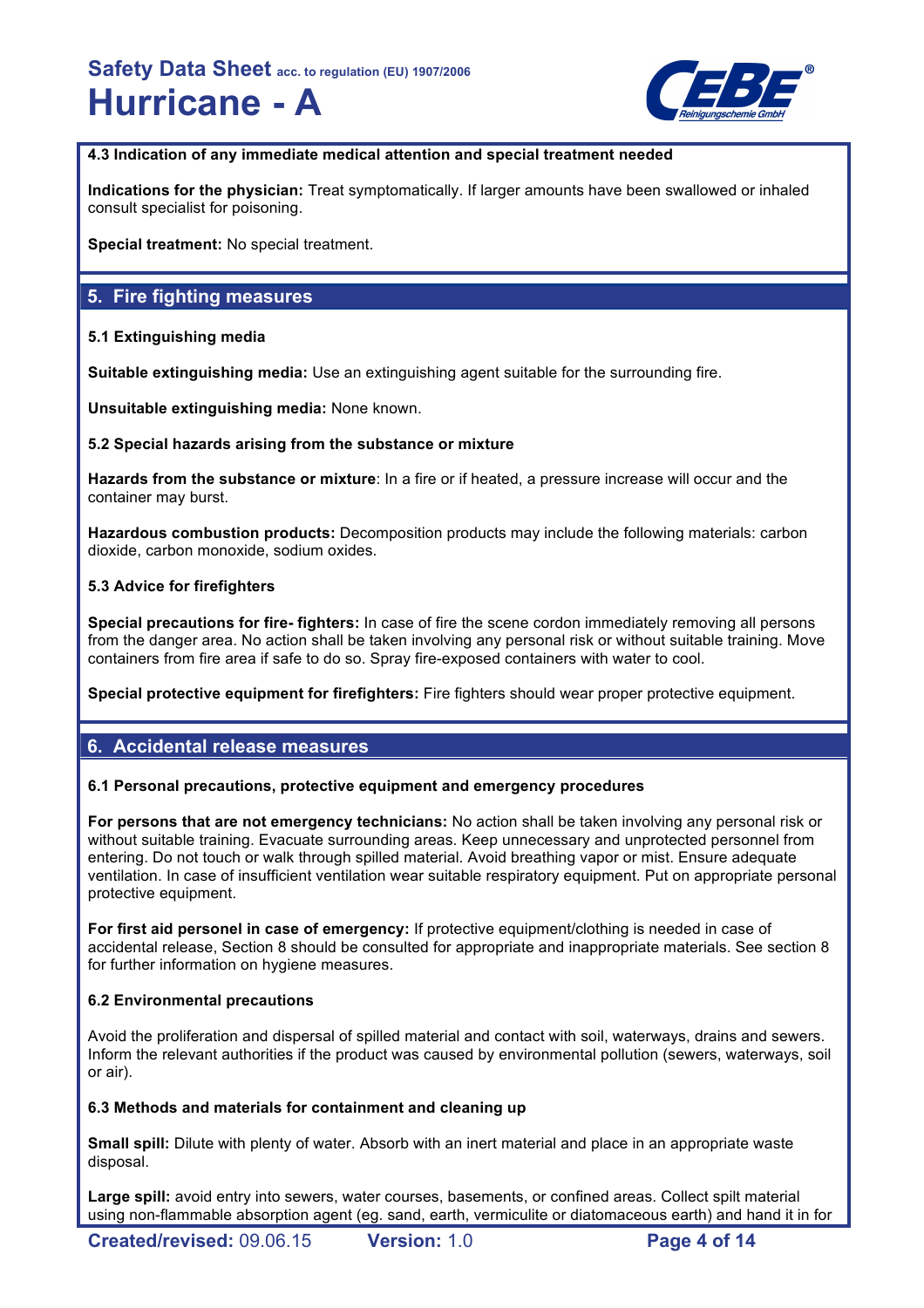

disposal according to local regulations in an appropriate container (see section 13).

### **6.4 Reference to other sections**

See Section 1 for emergency contact information. See Section 8 for information on appropriate personal protective equipment. See Section 13 for additional waste treatment information.

### **7. Handling and storage**

The information in this section contains generic advice and guidance. The list of Identified Uses in Section 1 should be consulted for any exposure scenario or when exposure scenarios on the available applicationspecific information.

### **7.1 Precautions for safe handling**

**Protective measures:** Put on appropriate personal protective equipment (see Section 8). Do not get in eyes or on skin or on clothing. Do not breathe vapor or mist. Do not ingest. If the material is a risk for the respiratory system in normal use, use only with adequate ventilation or wear appropriate respirator. Keep in the original container or an approved alternative container, which was made from a compatible material. Keep the container tightly closed when not in use. Keep away from acids. Empty containers retain product residue and can be dangerous. Do not reuse container.

**Advice on general occupational hygiene:** Eating, drinking and smoking should be prohibited in areas where this material is handled, stored and processed. After use or contact with the substance immediately wash hands and face especially before eating, drinking and smoking. Remove contaminated clothing and protective equipment before entering eating areas. See Section 8 for additional information on hygiene measures.

### **7.2 Conditions for safe storage, including any incompatibilities**

Store between the following temperatures: 0 to 40°C (32 to 104°F). Store in accordance with local regulations. Keep only in original container. Protect from direct sunlight. Store in a dry, cool and wellventilated area, away from incompatible materials (see section 10) and do not store with food and drink. Hold container tightly closed and sealed until ready to use. Containers that have been opened must be carefully resealed and kept upright to prevent leakage. Do not store in unlabelled containers. Use appropriate container to avoid environmental contamination.

### **7.3 Specific end use(s)**

**Recommendations:** No information available.

### **8. Exposure controls/personal protection**

The information in this section contains generic advice and guidance. The list of Identified Uses in Section 1 should be consulted for any exposure scenario or when exposure scenarios on the available applicationspecific information.

### **8.1 Control parameters**

### **Occupational exposure limit values**

| <b>Name of substance</b>  |                          | <b>Exposure limit value</b> |
|---------------------------|--------------------------|-----------------------------|
| Sodium hydroxide          | <b>WEL</b><br>2 mg/m $3$ |                             |
| Created/revised: 09.06.15 | <b>Version: 1.0</b>      | Page 5 of 14                |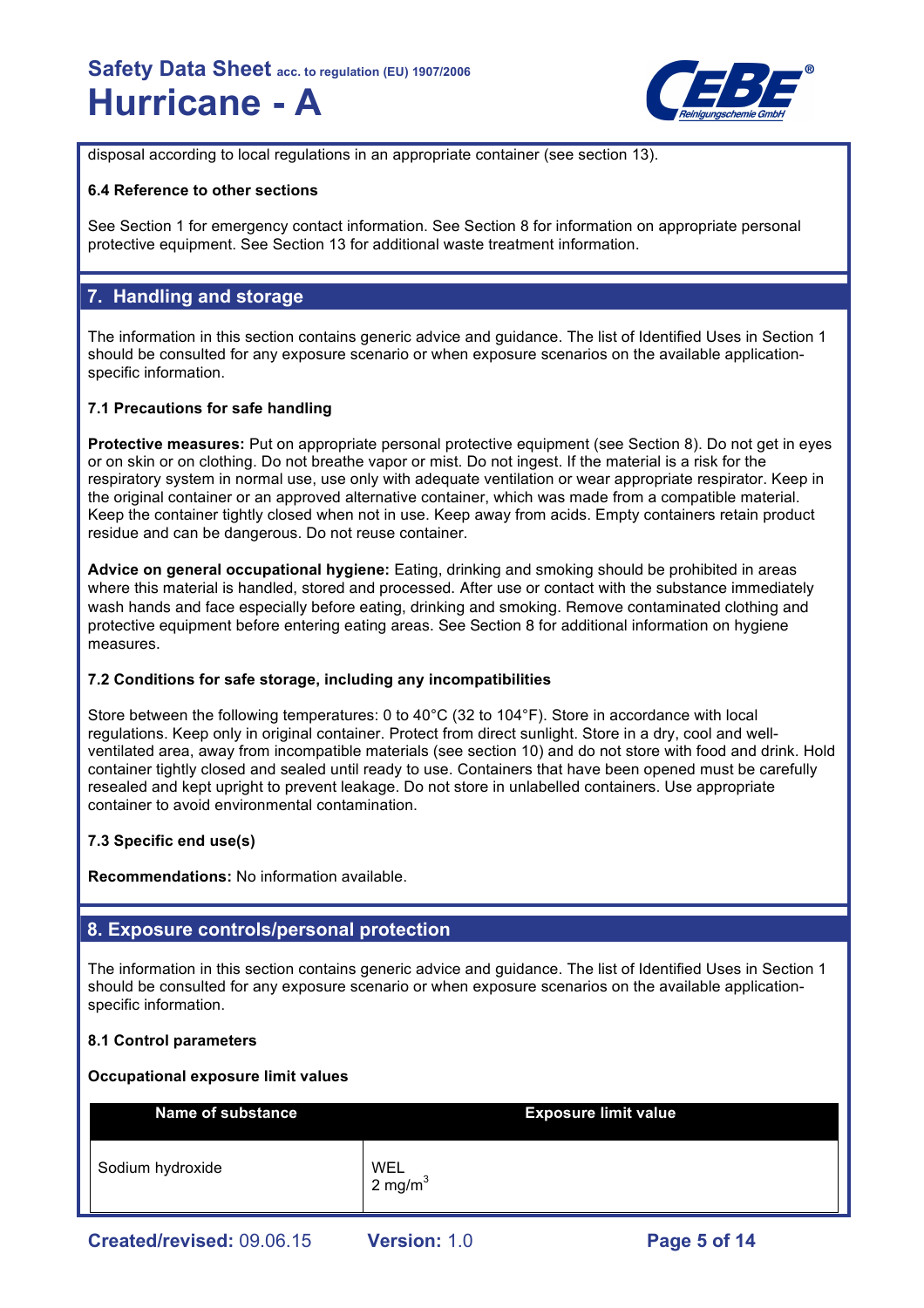

### **Recommended monitoring procedures**

If this product contains ingredients with exposure limits, monitoring procedures are personal, (related to workplace) or biological monitoring may be required to determine the effectiveness of the ventilation or other control measures and / or the necessity to use respiratory protective equipment. Reference should be made to European Standard EN 689 for methods for the assessment of exposure by inhalation to chemical agents and national guidance documents for methods for the determination of hazardous substances.

### **Derived effect levels**

Derived No Effect Level - DNEL values:

Sodium cumene sulfonate: Workers: Chronic effects - Skin contact: 7.6 mg / kg bw / day Workers: Chronic effects - Inhalation: 53.6 mg  $\overline{M}$ Consumers: Chronic effects - Skin contact: 3.8 mg / kg bw / day Consumers: Chronic effects - Inhalation: 13.2 mg /  $m^3$ 

#### Trisodium nitrilotriacetate:

Workers: Short term exposure - systemic and local effects, Inhalation: 5.25 mg /  $m<sup>3</sup>$ Workers: Long term exposure - systemic and local effects, Inhalation: 3.5 mg  $\overline{I}$  m<sup>3</sup> Consumers: Short term exposure - systemic and local effects, Inhalation: 1.75 mg / m<sup>3</sup> Consumer: Long-term exposure - systemic effects, oral: 0.5 mg / kg bw / day

#### **Predicted effect concentrations**

Predicted No Effect Concentration - PNEC:

Sodium cumene sulfonate:: 100 mg / l (STP) 0.23 mg / l (Fresh water)

### **8.2 Limitation and monitoring of exposure**

**Appropriate technical controls:** No special ventilation requirements. Good general ventilation should be sufficient to control worker exposure to airborne contaminants. If this product contains ingredients with exposure limits, use process enclosures, local exhaust ventilation or other engineering controls to keep worker exposure below any recommended or statutory limits.

#### **Personal protective measures**

**Hygiene measures:** Wash hands, forearms, and face thoroughly after handling chemical products and at the end of the working day as well as before eating, smoking, and using the toilet. Use appropriate techniques to remove potentially contaminated clothing. Wash contaminated clothing before reusing. Ensure that eyewash stations and safety showers are close to the work area.

**Eye protection / face protection (EN 166):** Goggles, chemical goggles or full-face shield.

**Hand protection (EN 374):** Protective gloves made of nitrile, for example, Camatril® 730 from KCL GmbH (see section 16). Penetration time> 8 hours.

**Skin protection (EN 14605):** Before handling this product the personal protective equipment should be selected on the basis of the task and the associated risks to be carried out and approved by a specialist.

**Other skin protection:** Appropriate footwear and any additional skin protection measures based on the task being performed and the risks involved and should be approved by a specialist.

**Respiratory protection (EN 143, 14387):** Under normal and intended conditions of product use no respirator is required. If workers are exposed to concentrations above the exposure limit, they must use appropriate, certified respirators, eg. Gas filter, filter type E, possibly in combination with a particulate filter class P2.

**Thermal hazards:** Not applicable.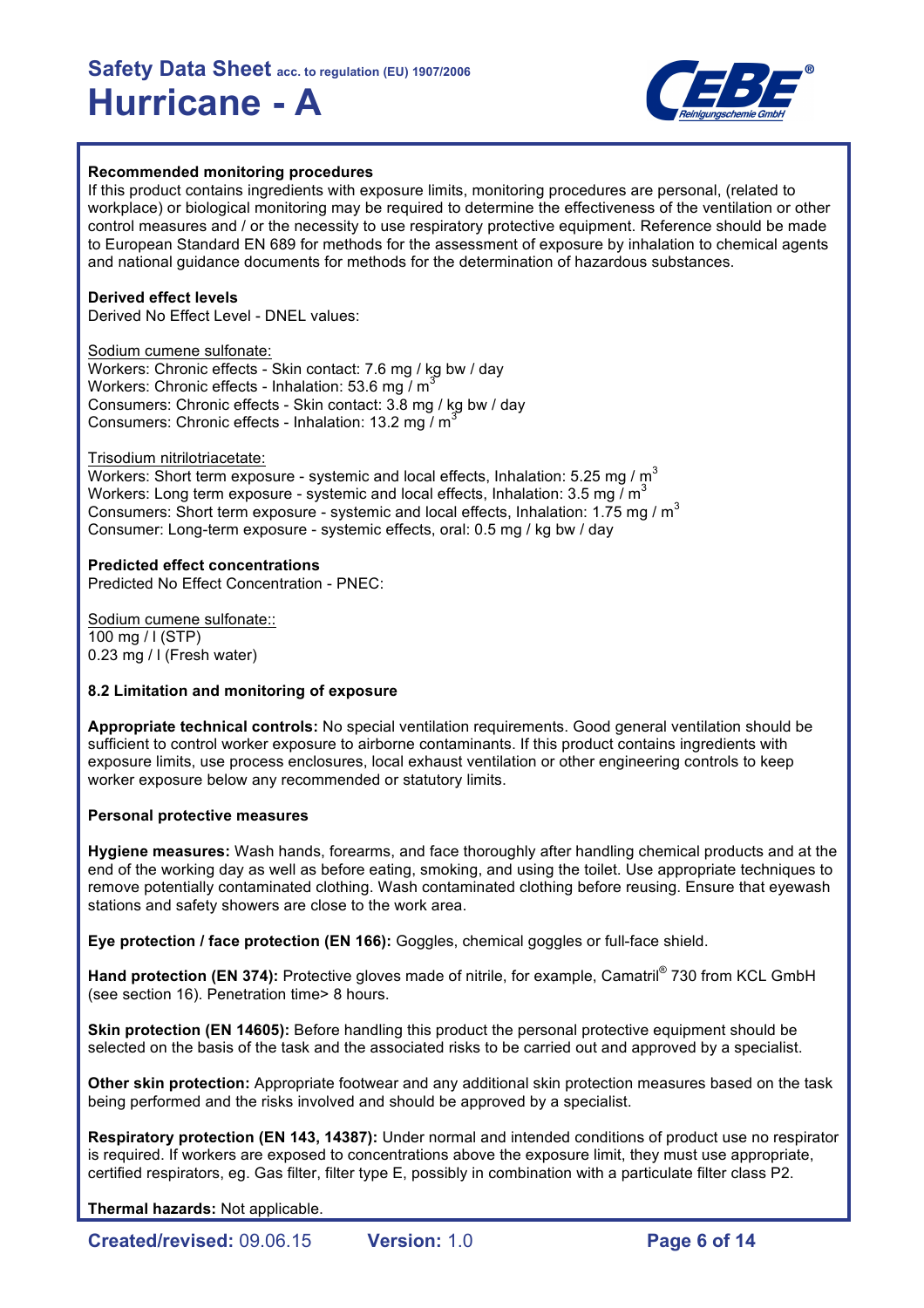

**Delimitation and monitoring of the environmental exposition:** Emissions from ventilation or work process equipment should be checked to ensure they comply with the requirements of environmental protection legislation. In some cases, fume scrubbers, filters or engineering modifications to the process equipment will be necessary to reduce emissions to acceptable levels.

### **9. Physical and chemical properties**

|    | 9.1 Information on basic physical and chemical properties    |              |                                                                                               |
|----|--------------------------------------------------------------|--------------|-----------------------------------------------------------------------------------------------|
| a) | Appearance:                                                  | Form: liquid | Color: yellowish                                                                              |
| b) | Odor: characteristic odor                                    |              |                                                                                               |
| c) |                                                              |              | Odor threshold: Not applicable and/or not determined for this mixture                         |
| d) | <b>pH:</b> $13.0 \pm 0.5$ at 20°C                            |              |                                                                                               |
| e) |                                                              |              | Freezing/melting point: Not applicable and/or not determined for this mixture                 |
| f) |                                                              |              | Boiling point/boiling range: Not applicable and/or not determined for this mixture            |
| g) |                                                              |              | Flash point: Not applicable and/or not determined for this mixture                            |
| h) |                                                              |              | Evaporation rate: Not applicable and/or not determined for this mixture                       |
| i) |                                                              |              | Flammability (solid, gas): Not applicable and/or not determined for this mixture              |
| j) |                                                              |              | Upper/lower explosion limit: Not applicable and/or not determined for this mixture            |
| k) |                                                              |              | Vapor pressure: Not applicable and/or not determined for this mixture                         |
| I) |                                                              |              | Relative vapor density: Not applicable and/or not determined for this mixture                 |
| m) | <b>Density:</b> 1.150 – 1.170 g/cm <sup>3</sup>              |              |                                                                                               |
| n) | Solubility easily soluble in the following substances: water |              |                                                                                               |
| O) |                                                              |              | Partition coefficient: n-octanol/water: Not applicable and/or not determined for this mixture |
| p) |                                                              |              | Ignition temperature: Not applicable and/or not determined for this mixture                   |
| q) |                                                              |              | Thermal decomposition: Not applicable and/or not determined for this mixture                  |
| r) |                                                              |              | Viscositiy, dynamic: Not applicable and/or not determined for this mixture                    |
| s) |                                                              |              | <b>Explosive properties:</b> Not applicable and/or not determined for this mixture            |
| t) |                                                              |              | Oxidizing properties: Not applicable and/or not determined for this mixture                   |
|    | 9.2 Other information<br>No further information available.   |              |                                                                                               |

### **10. Stability and reactivity**

### **10.1 Reactivity**

Violent reaction takes place with acids.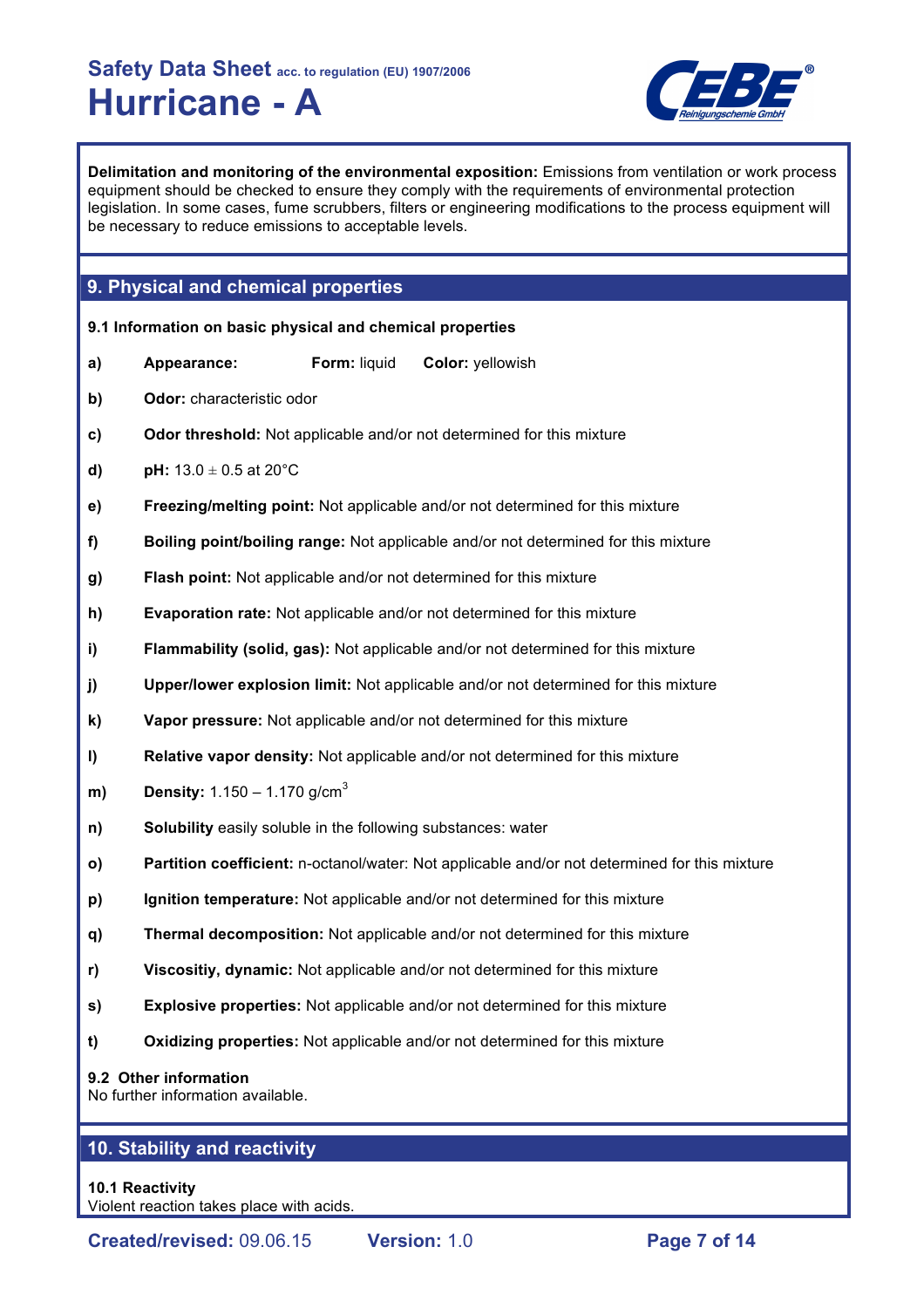

### **10.2 Chemical stability**

The product is stable.

### **10.3 Possibility of hazardous reactions**

Dangerous reactions will not occur under normal storage conditions and under normal use.

### **10.4 Conditions to avoid**

No specific data.

### **10.5 Incompatible materials**

Evolution of hydrogen on contact with base metals (eg, zinc, iron, aluminum).

### **10.6 Hazardous decomposition products**

Under normal conditions of storage and use, hazardous decomposition products should not be produced.

### **11. Toxicological information**

### **11.1 Information on toxicological effects**

### **a) acute toxicity:**

| Name of<br><b>Substance</b>                                 | <b>Result</b>                                              | <b>Species</b>       | <b>Dose</b>                                           | <b>Exposition</b> |
|-------------------------------------------------------------|------------------------------------------------------------|----------------------|-------------------------------------------------------|-------------------|
| Sodium hydroxide                                            | $LD_{50}$ Oral                                             | Rat                  | 2,000 mg/kg                                           |                   |
| Ethylene diamine tetra-<br>acetic acid, tetrasodium<br>salt | $LD_{50}$ Oral                                             | Rat                  | >1,740 mg/kg                                          |                   |
| Isotridecyl alcohol,<br>ethoxylated,<br>phosphated          | $LD_{50}$ Oral                                             | Rat                  | >2,000 mg/kg                                          |                   |
| Sodium cumene<br>sulfonate                                  | $LD_{50}$ Oral<br>$LD_{50}$ Dermal                         | Rat<br>Rabbit        | 7,000 mg/kg<br>>2,000 mg/kg                           |                   |
| Trisodium<br>nitrilotriacetate                              | $LD_{50}$ Oral<br>$LC_{50}$ Inhalative<br>$LD_{50}$ Dermal | Rat<br>Rat<br>Rabbit | 1,000-2,000 mg/kg<br>$> 5$ mg/l 4 h<br>> 10,000 mg/kg |                   |

**Conclusion/Summary:** Not determined for this mixture.

### **b) Irritation to skin; c) Irritation to eyes; d) Sensitisation**

| Name of<br><b>Substance</b> | <b>Result</b> | <b>Species</b> | Points                   | Exposition | <b>Observation</b> |
|-----------------------------|---------------|----------------|--------------------------|------------|--------------------|
| Sodium hydroxide            | Skin: Strong  | $\sim$         | $\overline{\phantom{0}}$ | -          | -                  |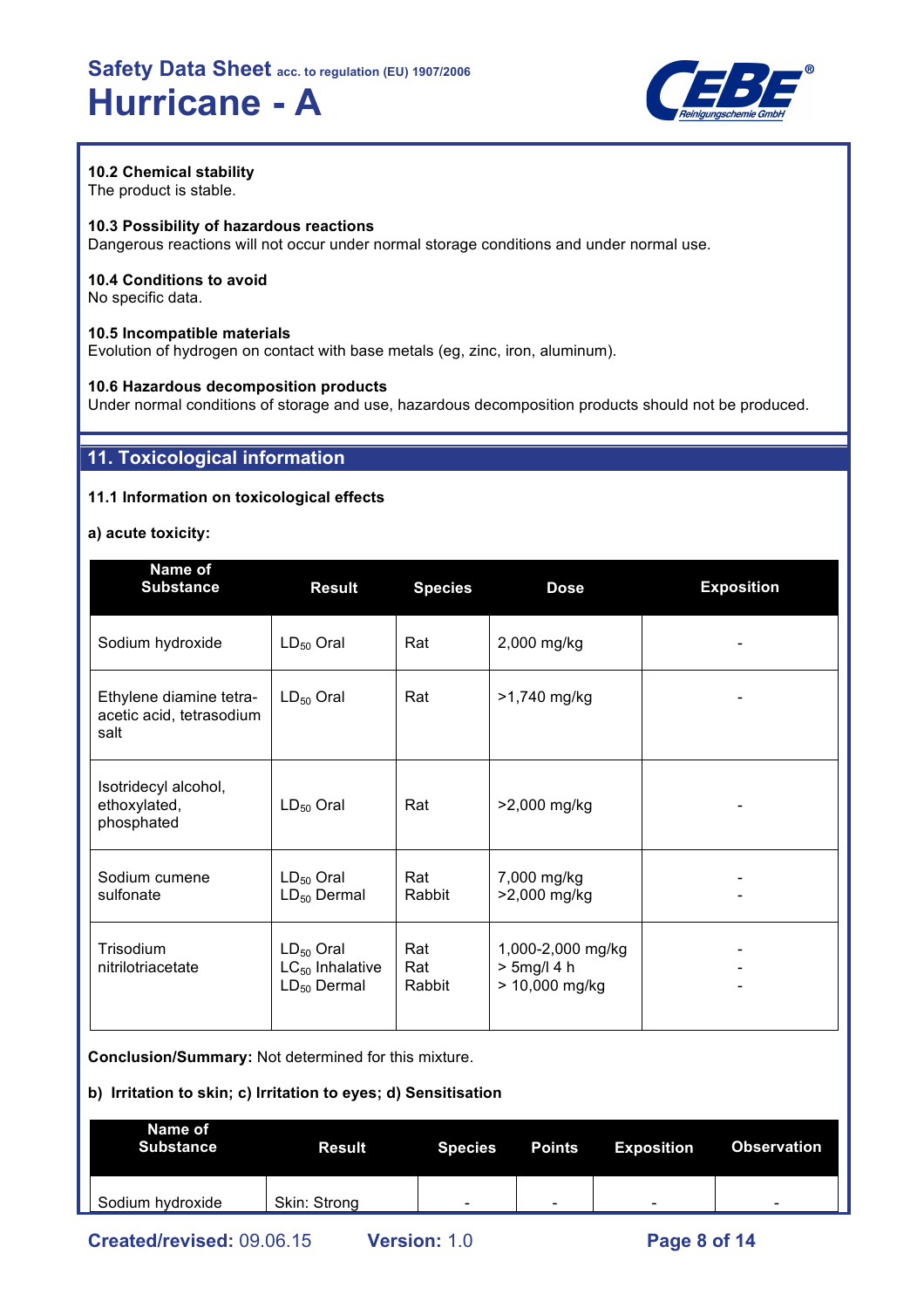

|                                      | caustic effect on<br>skin and mucous<br>membranes<br>Eye: strong caustic<br>effect<br>Sensitization: No<br>sensitizing effect<br>known |        |  |  |
|--------------------------------------|----------------------------------------------------------------------------------------------------------------------------------------|--------|--|--|
| Isotridecyl alcohol,<br>ethoxylated, | Skin: Skin and<br>mucosal irritant.                                                                                                    |        |  |  |
| phosphated                           | Eye: Causes<br>burns. Risk of<br>serious damage to<br>eyes.                                                                            |        |  |  |
|                                      | Inhalation: May<br>irritate the<br>respiratory system.                                                                                 |        |  |  |
|                                      | Sensitization: non-<br>sensitizing.                                                                                                    |        |  |  |
| Sodium cumene<br>sulfonate           | Skin - non-irritant<br>Eye - Irritability<br>Sensitization - non-<br>sensitizing                                                       |        |  |  |
| Trisodium<br>nitrilotriacetate       | Eyes - irritating                                                                                                                      | Rabbit |  |  |

**Conclusion / Summary:** Causes serious burns.

### **e) Germ cell mutagenicity:**

**Conclusion / Summary:** No known significant effects or critical hazards.

**f) carcinogenicity:**

**Conclusion / Summary:** No known significant effects or critical hazards.

**g) reproductive toxicity:**

**Conclusion / Summary:** No known significant effects or critical hazards.

**h) specific target organ toxicity single exposure Conclusion / Summary:** No known significant effects or critical hazards.

**i) specific target organ toxicity after repeated exposure Conclusion / Summary:** No known significant effects or critical hazards.

### **j) Aspiration hazard**

**Conclusion / Summary:** No known significant effects or critical hazards.

### **Teratogenicity**

**Conclusion / Summary:** No known significant effects or critical hazards. **Information on the likely routes of exposure:** No known significant effects or critical hazards.

**Potential acute health effects**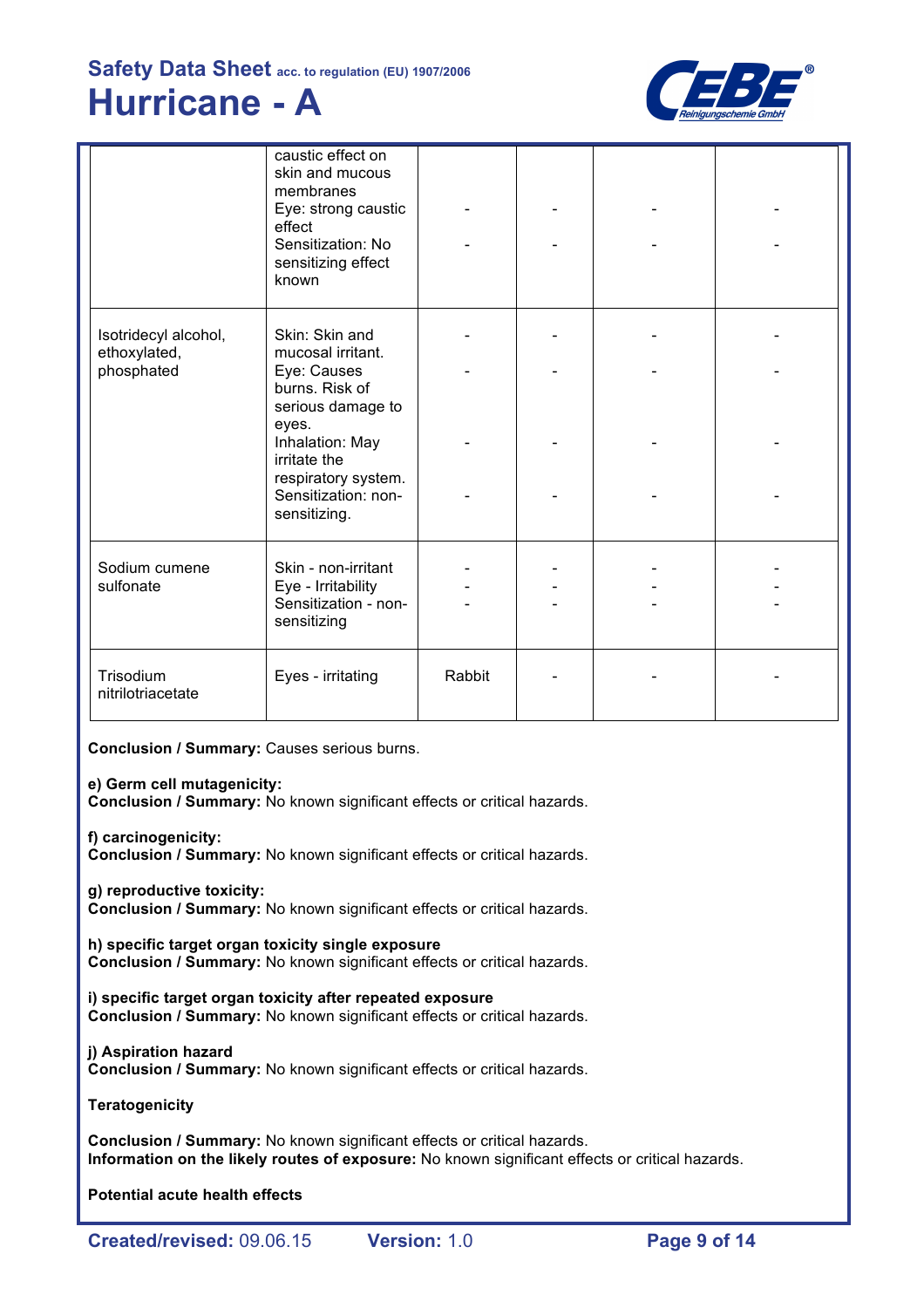

**Inhalation:** No known significant effects or critical hazards. **Ingestion:** May cause burns to mouth, throat and stomach. **Skin contact:** Corrosive to the skin. **Eye contact:** Corrosive to eyes.

### **Symptoms related to the physical, chemical and toxicological characteristics**

**Inhalation:** May give off gas, vapor or dust that is very irritating or corrosive to the respiratory tract. Exposure to decomposition products may cause a health hazard. After exposure serious effects may be delayed. **Ingestion:** Adverse symptoms may include: stomach pain **Skin contact:** Adverse symptoms may include the following: pain or irritation redness blistering may occur. **Eye contact:** Adverse symptoms may include the following: pain watering redness

### **Delayed and immediate effects and also chronic effects from short and long term exposure**

**Short term exposure**

**Potential immediate effects:** Not determined for the mixture. **Potential delayed effects:** Not determined for the mixture.

**Long-term exposure**

**Potential immediate effects:** Not determined for the mixture. **Potential delayed effects:** Not determined for the mixture.

**Potential chronic health effects**

**Conclusion / Summary:** Not determined for the mixture.

**General:** No known significant effects or critical hazards. **Carcinogenicity:** No known significant effects or critical hazards. **Mutagenicity:** No known significant effects or critical hazards. **Teratogenicity:** No known significant effects or critical hazards. **Developmental effects:** No known significant effects or critical hazards. **Fertility effects:** No known significant effects or critical hazards.

**Other information:** Not determined for the preparation.

### **12. Ecological information**

### **12.1 Toxicity**

| Name of<br>substance                                        | <b>Result</b>                                                          | <b>Species</b>           | <b>Exposition</b>                |
|-------------------------------------------------------------|------------------------------------------------------------------------|--------------------------|----------------------------------|
| Ethylene diamine tetra-<br>acetic acid, tetrasodium<br>salt | $LC_{50}$ > 100 mg/l                                                   | Fish                     | 96 hours                         |
| Isotridecyl alcohol,<br>ethoxylated, phosphated             | $LC_{50}$ 1-10 mg/l                                                    | Fisch                    | 96 hours                         |
| Sodium cumene sulfonate                                     | $EC_{50} > 450$ mg/l<br>$IC_{50} > 1.000$ mg/l<br>$LC_{50} > 450$ mg/l | Daphnia<br>Algae<br>Fish | 48 hours<br>72 hours<br>96 hours |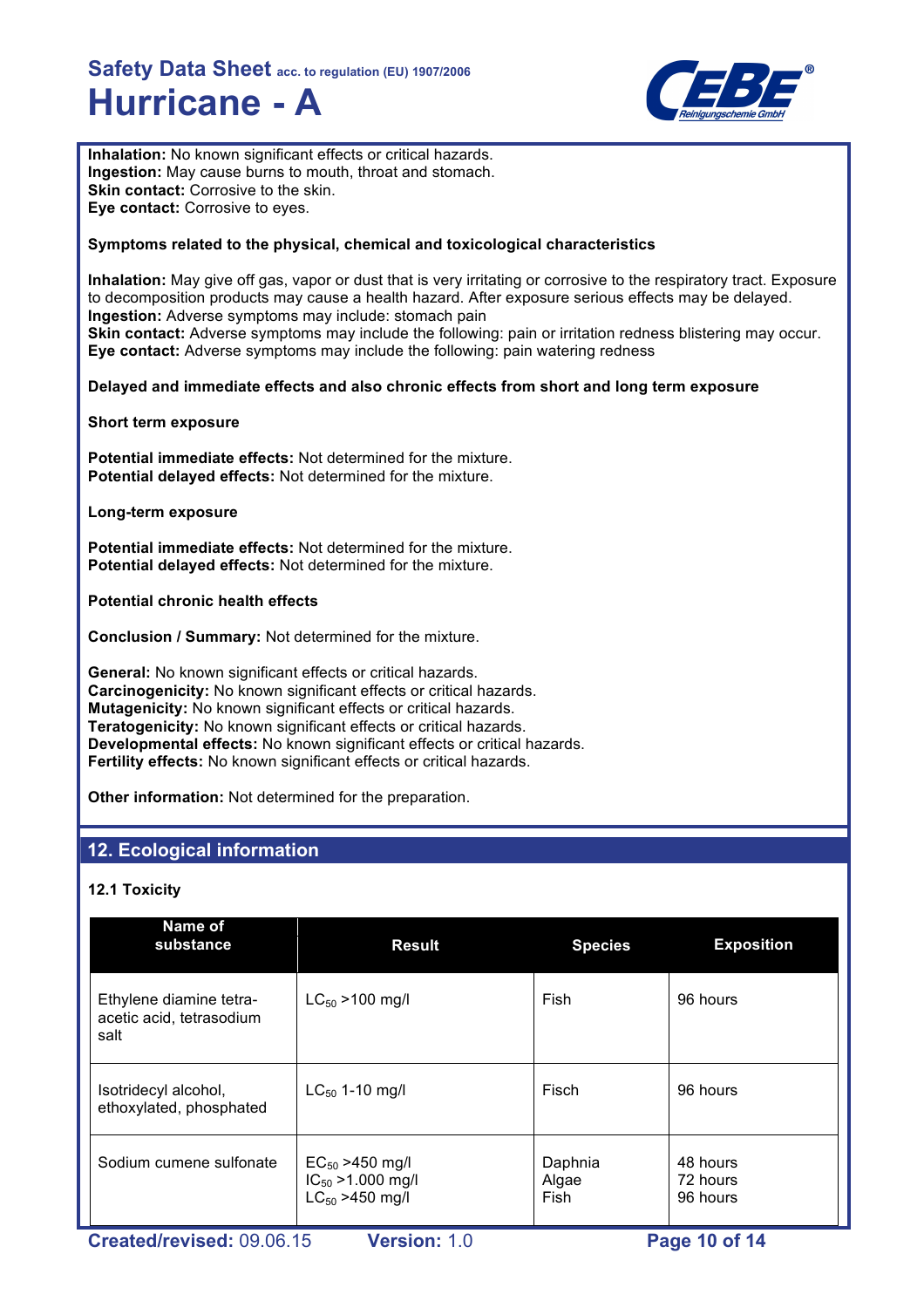

| Trisodium nitrilotriacetate | $EC_{50}$ 98 mg/l            | Pimephales<br>Promelas | 96 hours |
|-----------------------------|------------------------------|------------------------|----------|
|                             | $EC_{50} > 91.5$ mg/l        | Gammarus sp.           | 96 hours |
|                             |                              | Scenedesmus            | 72 hours |
|                             | $EC_{50}$ 3,200 - 5,600 mg/l | subspicatus            |          |
|                             |                              | Pseudomonas            | 8 hours  |
|                             |                              | fluorescens            |          |
|                             |                              |                        |          |

**Conclusion/Summary:** Not determined for this mixture.

### **12.2 Persistence and degradability**

**Conclusion/Summary:** The surface active ingredients contained in this product are biologically degradable according to regulation 648/2004 EC.

### **12.3 Bioaccumulative potential**

**Conclusion/Summary:** Not determined for this mixture.

### **12.4 Mobility in soil**

**Partition coefficient ground/water (K<sub>OC</sub>):** Not determined for this mixture. **Mobility:** Not determined for this mixture.

### **12.5 Results of PBT and vPvB assessment**

**PBT:** not applicable **vPvB:** not applicable

### **12.6 Other adverse effects**

No special effects or hazards known.

### **13. Disposal considerations**

The information in this section contains generic advice and guidance. The list of Identified Uses in Section 1 should be consulted for any exposure scenario or when exposure scenarios on the available applicationspecific information.

Waste disposal according to EC Directives on waste and hazardous waste. Waste codes should be assigned by the user, preferably in collaboration with the waste disposal authorities.

### **13.1 Waste treatment methods**

### **Product**

**Methods of disposal:** The generation of waste should be avoided or minimized wherever possible. Empty containers or liners may retain some product residues. Material and its container must be disposed of in a safe way. Significant quantities of waste product residue should not be disposed of via the foul sewer but processed in a suitable effluent treatment plant. Dispose of surplus and non-recyclable products via a licensed waste disposal contractor. Disposal of this product, solutions and any by-products should at all times comply with the environmental protection requirements and waste disposal legislation and the requirements of local authorities. Avoid the proliferation and dispersal of spilled material and contact with soil, waterways, drains and sewers.

**Hazardous waste:** According to the information available to the supplier at the time of creation/editing of this safety data sheet this product is regulated as hazardious waste in the sense of EU regulation 2008/98/EC.

### **Packaging**

**Methods of disposal:** The generation of waste should be avoided or minimized wherever possible. Waste packaging should be recycled.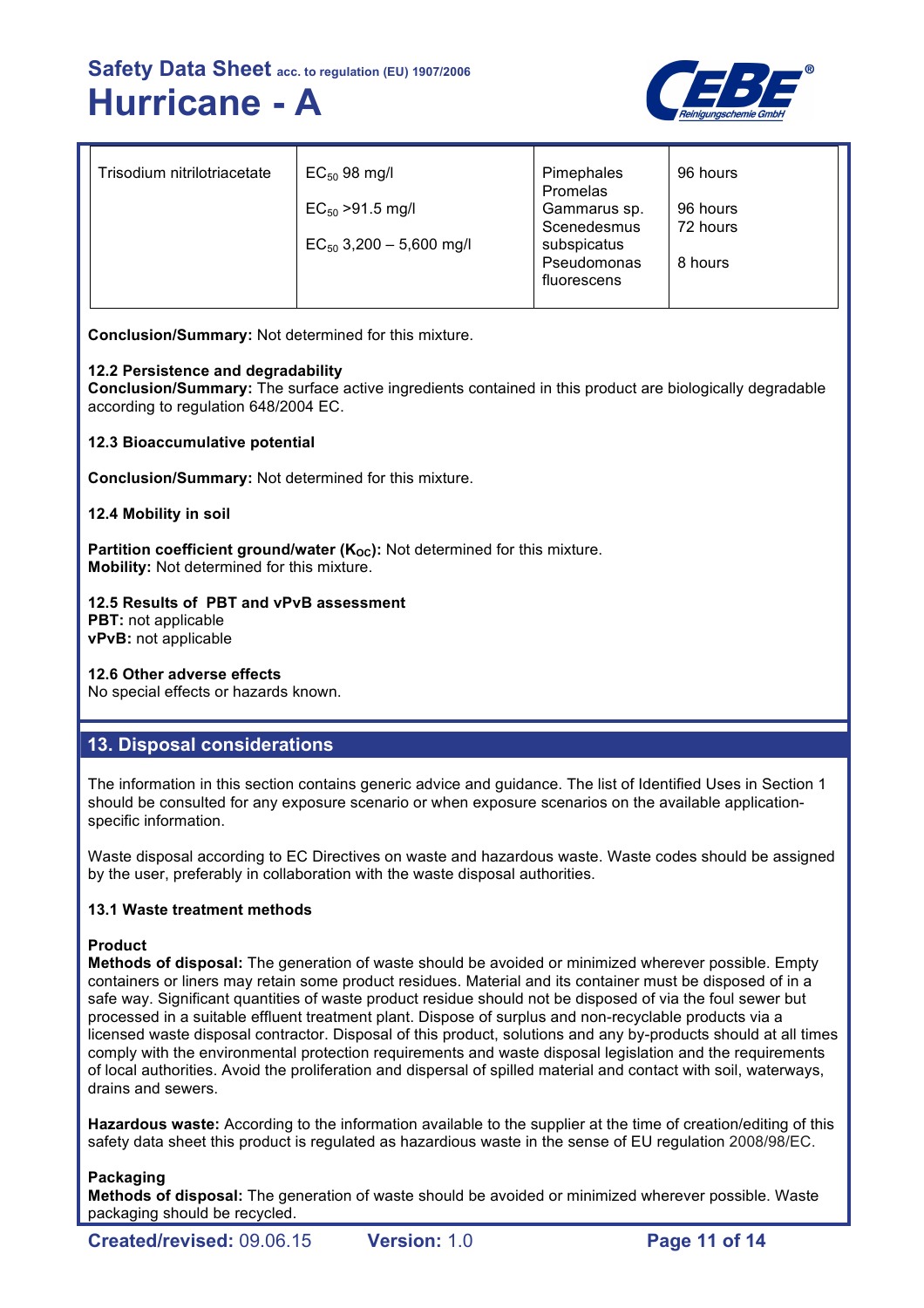

**Special precautions:** This material and its container must be disposed of in a safe way. Empty containers or liners may retain some product residues. Avoid the proliferation and dispersal of spilled material and contact with soil, waterways, drains and sewers.

### **14. Transport information**

|                                          | <b>ADR/RID</b>                                                        | <b>ADR/ADNR</b>                                                       | <b>IMDG</b>                                                           | <b>IATA</b>                                                           |
|------------------------------------------|-----------------------------------------------------------------------|-----------------------------------------------------------------------|-----------------------------------------------------------------------|-----------------------------------------------------------------------|
| 14.1 UN Number                           | 3266                                                                  | 3266                                                                  | 3266                                                                  | 3266                                                                  |
| 14.2 UN proper<br>shipping name          | <b>CORROSIVE</b><br>LIQUID, BASIC,<br>INORGANIC,<br>N.O.S.<br>(Sodium | <b>CORROSIVE</b><br>LIQUID, BASIC,<br>INORGANIC,<br>N.O.S.<br>(Sodium | <b>CORROSIVE</b><br>LIQUID, BASIC,<br>INORGANIC.<br>N.O.S.<br>(Sodium | <b>CORROSIVE</b><br>LIQUID, BASIC,<br>INORGANIC,<br>N.O.S.<br>(Sodium |
| 14.3 Transport<br>hazard class(es)       | hydroxide)<br>8(C5)                                                   | hydroxide)<br>8( C5)                                                  | hydroxide)<br>8                                                       | hydroxide)<br>8                                                       |
| 14.4 Packing<br>group                    | Ш                                                                     | Ш                                                                     | Ш                                                                     | Ш                                                                     |
| 14.5<br><b>Environmental</b><br>hazards  | No.                                                                   | No.                                                                   | No.                                                                   | No.                                                                   |
| 14.6 Special<br>precautions for<br>iuser | None.                                                                 | None.                                                                 | None.                                                                 | None.                                                                 |

**14.7 Transport in bulk according to Annex II of MARPOL 73/78 and the IBC Code** Not applicable.

**Multiplier according to ADR / RID 1.1.6.3:** 3

**Tunnel restriction code:** E

### **15. Regulatory information**

**15.1 Safety, health, and environmental regulations/legislation specific for the substance/mixture**

**EC-Regulation Nr. 1907/2006 (REACh)**

**Appendix XIV - Index of substances that require permission Substances causing special concern:** None of the ingredients is listed.

**Appendix XVII – Restriction of the production, the distribution, and the use of specific hazardous substances, mixtures, ans products:** Not applicable.

**Other EU-Regulations Contents according to 648/2004 EC:** <5% NTA, 5 – 15% EDTA, <5% anionic surfactants, perfume (lillial, amylcinnamal).

**15.2 Chemical safety assessment**

This product contains substances that still require substance assessments.

### **16. Other information**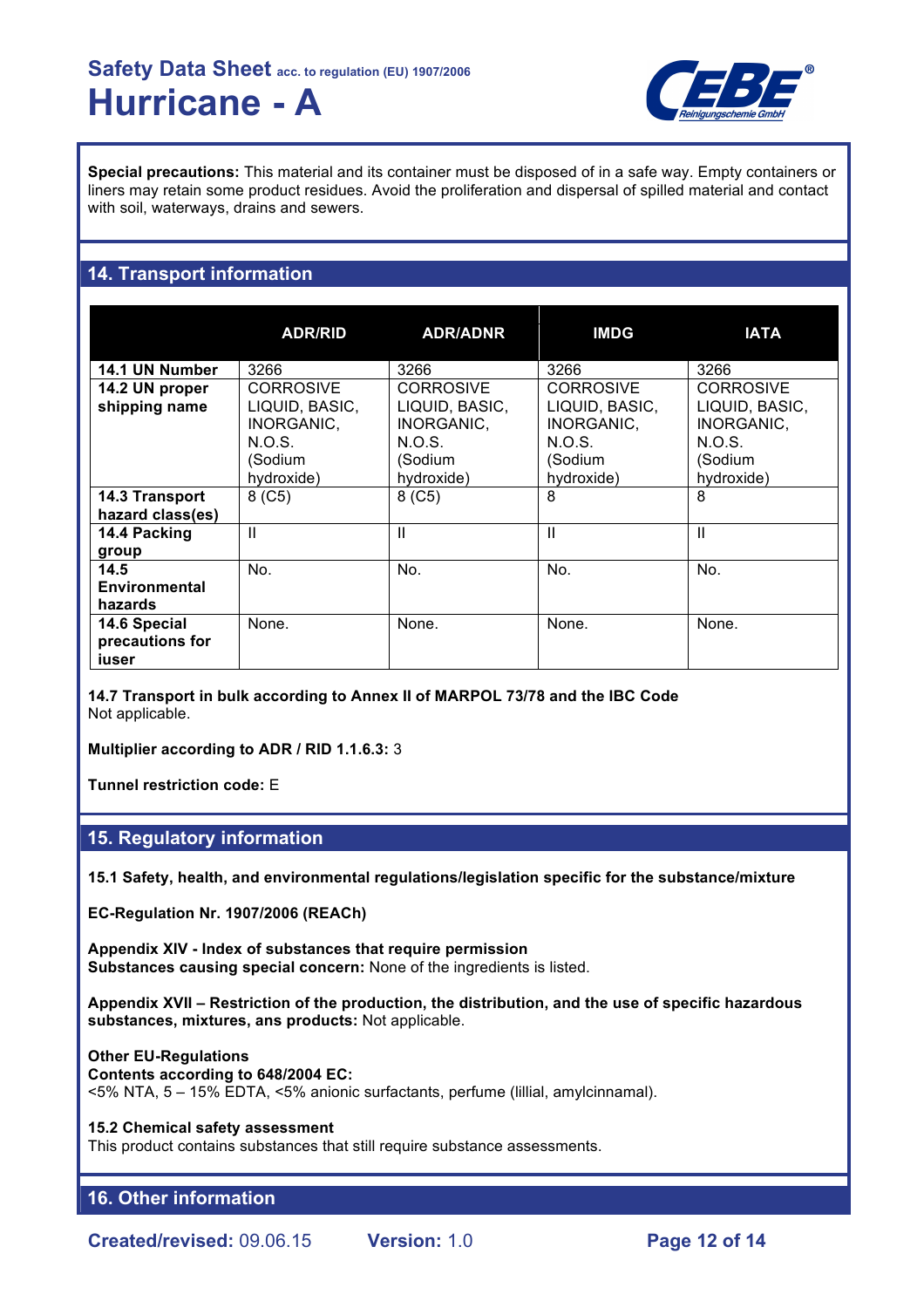

 $\triangleright$  Marks the information that was changed since the last version. **Abbreviations and acronyms:** ADN/ADNR = European agreement for the international transport of hazardous materials on inland waterways ADR = European agreement for the international transport of hazardous materials on roads ATE = Estimation acute toxicity BCF = Bio concentration factor CLP = Regulation concerning the classification, labeling, and packaging Verordnung über die Einstufung, Kennzeichnung und Verpackung [Regulation (EC) No. 1272/2008] CAS = Chemical Abstracts Services Number DNEL = Derived Non-Effect Level DPD = Mixture regulation [1999/45/EG] EC = Europaean Commission EG = EG-Nummer EUH-Satz = CLP-specific hazard phrase IATA = International Aviation Transport Association IBC = Intermediate Bulk Container IMDG = International Maritime Dangerous Goods Code LogPow = Logarithm base-10 of the n-octanol:water pertition coefficient MARPOL 73/78 = International agreement from 1973 for the prevention of marine pollution caused by ships in the version of the protocol from 1978. ("Marpol" = marine pollution) MAK = maximum workplace concentration PBT = Persistent, bioacuumulating, and toxic PNEC = Predicted No-Effect Concentration REACH = Regultion concerning the Registration, Evauation, Approval and Restriction of Chemical Substances [Regulation (EC) No. 1907/2006] RID = Regulation for the transport of hazardous goods by railway REACH # = REACH Registration number vPvB = very persistent and very bioaccumulating **Full text of abbreviated H statements:** H290 May be corrosive to metals. H302 Harmful if swallowed. H314 Causes severe skin burns and eye damage. H315 Causes skin irritation. H318 Causes serious eye damage. H319 Causes serious eye irritation. H351 Suspected of causing cancer H411 Toxic to aquatic life with long lasting effects. **Full text of classifications [CLP / GHS]** Acute Tox. 4 = ACUTE TOXICITY: ORAL - Category 4 Aquatic Chronic 2 = aquatic environment - Category 2 Carc. 2 = carcinogen - Category 2 Eye Dam. 1 = SERIOUS EYE DAMAGE / EYE IRRITATION - Category 1 Eye Irrit. 2 = SERIOUS EYE DAMAGE / EYE IRRITATION - Category 2 Met. Corr. 1 = corrosive to metals, substances or mixtures - Category 1 Skin Corr. 1A = CORROSION / IRRITATION SKIN - Category 1A Skin Irrit. 2 = CORROSION / IRRITATION SKIN - Category 2 **Manufacturer of protective gloves:** KCL GmbH Industriepark Rhön Am Kreuzacker 9 36124 Eichenzell

**Created/revised:** 09.06.15 **Version:** 1.0 **Page 13 of 14**